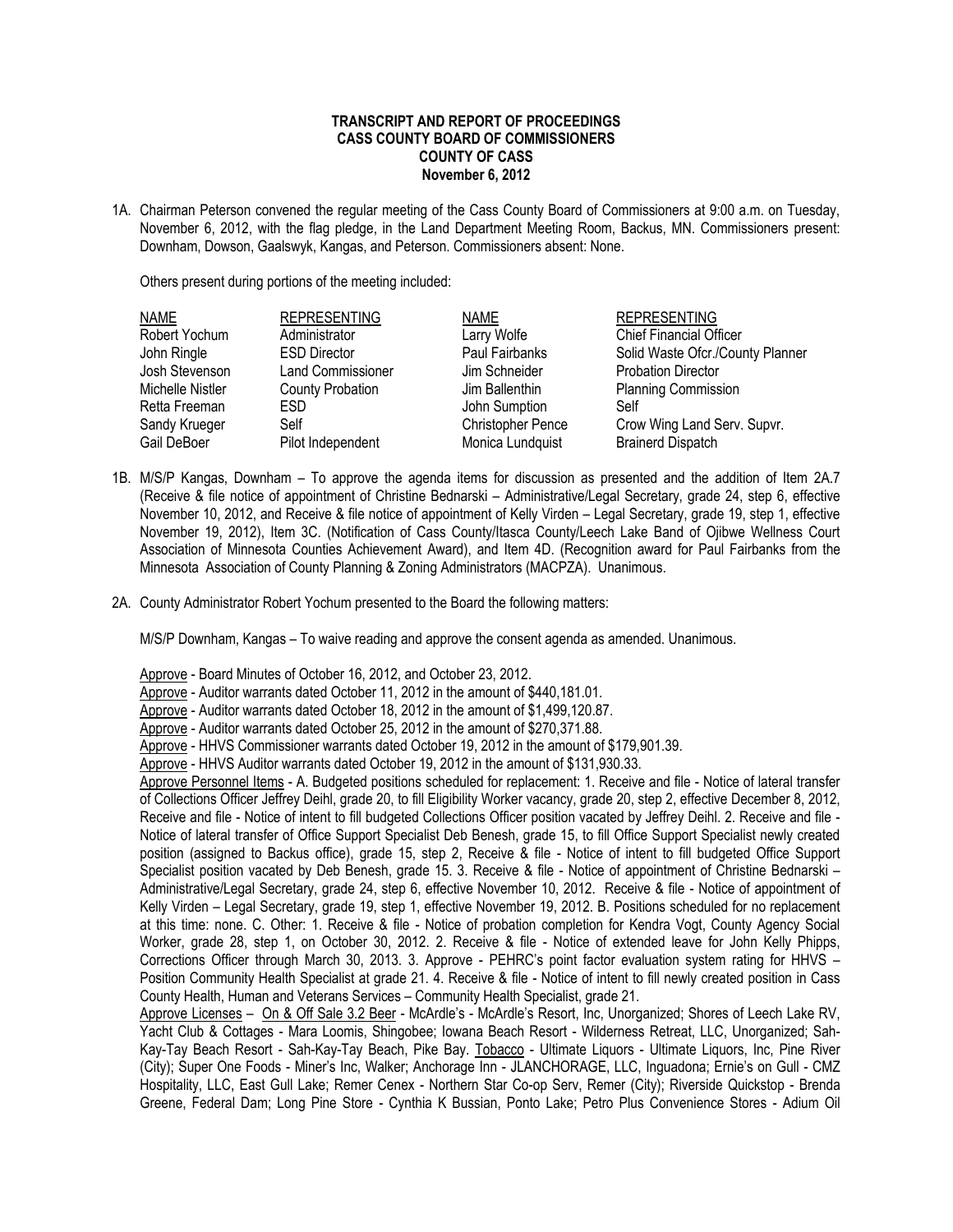Company, Inc, Pillager; Godfrey's, Inc - Godfrey's, Inc, Powers; Mule Lake Store - Big Thunder Enterprises, LLC, Wabedo; Corner Store Express - Corner Store Express, Inc, Sylvan; Winnie Store - Winnibigoshish Historical Ctr, Inc, Unorganized; Holters Grocery - Holter's SuperValu, Inc, Remer (City); Corner Store and Restaurant - David Alan Sheley Jr, Powers. Report - That the Department Head performance evaluations of Tuesday, October 23, 2012 concluded that County Administrator Robert Yochum, Auditor-Treasurer Sharon Anderson, Central Services Director Tim Richardson, Land Commissioner Josh Stevenson, ESD Director John Ringle, County Assessor Mark Peterson, Chief Financial Officer Larry Wolfe, County Engineer Dave Enblom, and HHVS Director Reno Wells achieve the requirements of their positions. Accept - Donations to Sheriff's Office: Our Savior's Lutheran Church - \$200.00, Judy Gustafson - \$50.00, Roderick & Jane McKinley – \$50.00 - Chaplaincy Initiative; Sentence to Service Equipment - Sylvan Township - \$200.00. Receive & file - Sentence To Serve quarterly report dated from July 1, 2012 to September 30, 2012.

M/S/P Downham, Kangas – To accept a quote from North Fork Excavating for garbage/cabin clean up on county land in NE1/4 NW1/4 17-136-31 Moose Lake Twp.in the amount of \$2,000.00, (no other quotes submitted), completion date of November 1st, 2012. Unanimous.

Approve - Resolution No. 54 – 12

Re-appointment of Mark Peterson as County Assessor beginning January 1, 2013 through December 31, 2016.

Commissioner Downham offered Resolution No.54 -12 and moved its adoption, Commissioner Kangas seconded: BE IT RESOLVED that Mark Peterson is hereby appointed to the position of Cass County Assessor, effective January 1, 2013, appointment made pursuant to Minnesota Statutes 273.061, four year term ending December 31, 2016. Resolution No. 54-12 was adopted by majority vote: Ayes: Downham, Dowson, Gaalswyk, Kangas, Peterson. Nays: None.

Accept - Donation to HHVS in the amount of \$50.00 unknown individual to be used at the county's discretion.

| Approve - Assessor's Office Abatements:                                |           |        |           |                  |            |
|------------------------------------------------------------------------|-----------|--------|-----------|------------------|------------|
| Name/Location                                                          | Parcel ID | Action | Current   | Proposed         | Reduction  |
| Tax Year                                                               |           |        |           |                  |            |
| 2012-Merilee Manders Payne 46-368-0160 Value Reduction                 |           |        | \$137.800 | \$69,300         | (\$442.00) |
| 2012-Reed/Sheree Wickstrom 90-417-0120 Deny Homestead Seasonal Res Rec |           |        |           | Seasonal Res Rec | .00.       |
| 2011-Reed/Sheree Wickstrom 90-417-0120 Deny Homestead Seasonal Res Rec |           |        |           | SeasonalRes Rec  | .00.       |
| 2010-Reed/Sheree Wickstrom 90-417-0120 Deny Homestead SeasonalRes Rec  |           |        |           | Seasonal Res Rec | .00        |
| 2009-Reed/Sheree Wickstrom 90-417-0120 Deny Homestead Seasonal Res Rec |           |        |           | Seasonal Res Rec | .00        |
| 2008-Reed/Sheree Wickstrom 90-417-0120 Deny Homestead Seasonal Res Rec |           |        |           | Seasonal Res Rec | .00        |

## Approve - Resolution No. 55-12

County Veterans Service Office Community Outreach Grant Program Contract in the amount of \$2,298.00 from MN Department of Veterans Affairs and authorize Kathy Ramos to execute.

Commissioner Downham offered Resolution No.55 -12 and moved its adoption, Commissioner Kangas seconded: BE IT RESOLVED by the Cass County Board of Commissioners that the County enter into the attached Grant Contract with the Minnesota Department of Veterans Affairs (MDVA) to conduct the following Program: County Veterans Service Office Community Outreach Grant Program. The grant must be used for community outreach as defined in Minnesota Statutes, section 197.608, to all eligible veterans regarding the availability of benefits they have earned and especially those relating to posttraumatic stress disorder for all veterans, including World War II, Korean War, and Vietnam War era veterans, and should not be used to supplant or replace other funding.

BE IT FURTHER RESOLVED by the Cass County Board of Commissioners that Kathy Ramos, the Cass County Veterans Service Officer, be authorized to execute the attached Grant Contract for the above-mentioned Program on behalf of the County.

Resolution No. 55-12 was adopted by majority vote: Ayes: Downham, Dowson, Gaalswyk, Kangas, Peterson. Nays: None.

Receive & file - HHVS Cash Account Balance Comparison and Child Service Costs through September 2012.

Receive & file - Grant award from the Office of the Justice Programs - MN Department of Corrections Smart Probation in the amount of \$499,305.00.

Authorize - Sheriff's Office purchase of budgeted 2013 vehicles.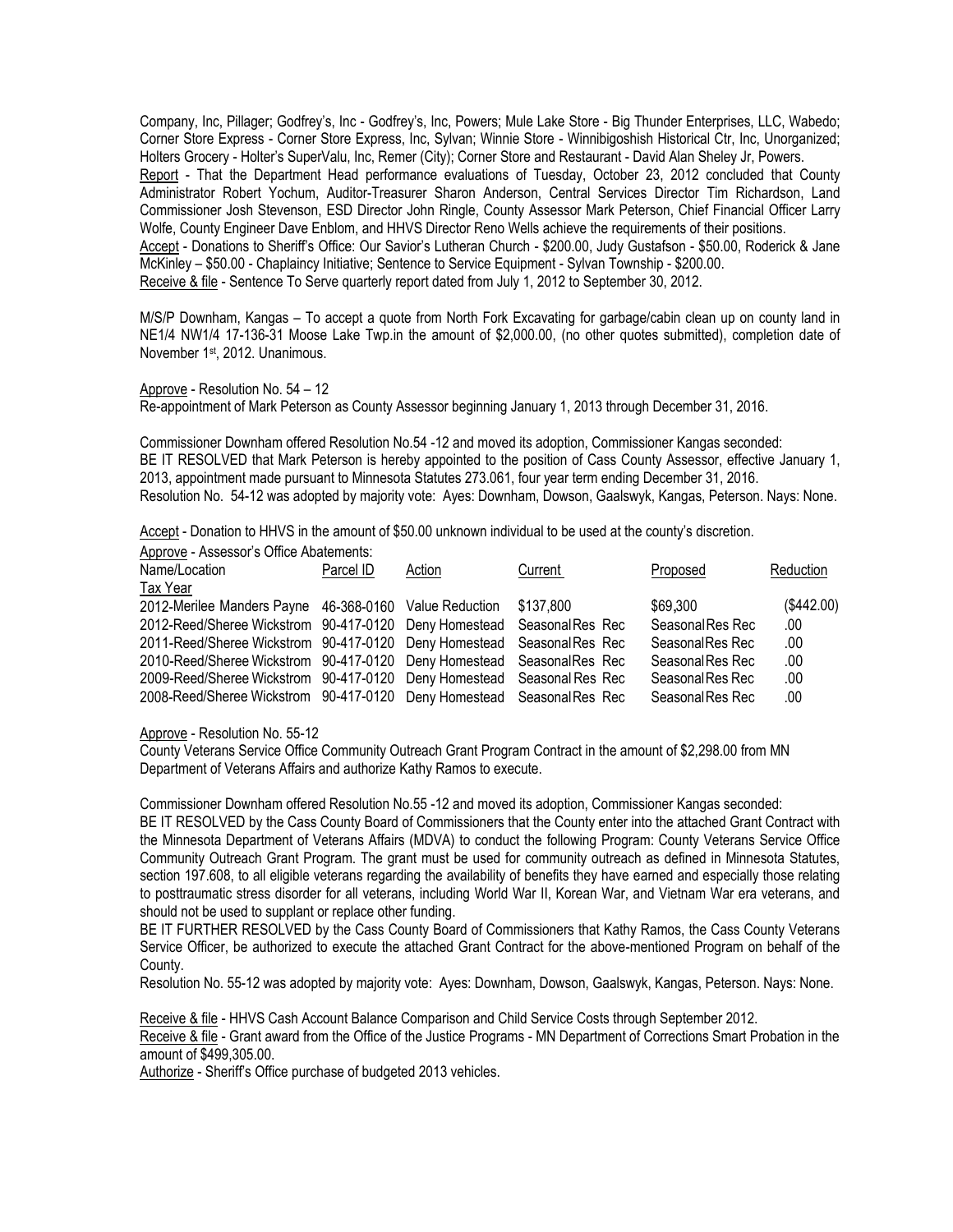M/S/P Downham, Kangas – To accept a bid to haul material (taconite tailings) needed and repair a section of the Thunder Lake Snowmobile Trail in Sections 16 and 21 of Thunder Lake Township to facilitate access to public land during the firearms deer season to Outdoor Creations and Renovations not to exceed \$22.00/yd and further, to authorize payment from our trail maintenance account. Unanimous.

| Bidder                                  | <b>Bid Amount</b> |
|-----------------------------------------|-------------------|
| <b>Outdoor Creations and Renovation</b> | \$22.00/yard      |
| Schrupp Excavating LLC                  | \$40.00/yard      |
| Outing Sand and Gravel                  | \$24.00/yard      |

Authorize - 25% Fund use of \$1,250.00 for environmental education at Deep Portage - Northland/Remer School (25 students) on October 22-24, 2012 and authorize 25% Fund use of \$440.00 for environmental education at Deep Portage – Pine & Lake Home School Association (22 students) on October 26, 2012.

Approve - Letter of support for the proposal submitted by the Region Five Development Commission for EPA Brownfield Assessment Grant Program.

Approve – Resolution No. 56-12

Grant Agreement in MN Laws 2012, Regular Session, Chapter 264, Article 1, Section 2, Subdivision 3 Section (d) Protect Key Forest Habitat Lands in Cass County – Phase III.

Commissioner Downham offered Resolution No.56 -12 and moved its adoption, Commissioner Kangas seconded: Lessard-Sams Outdoor Heritage Fund Grantee Resolution

BE IT RESOLVED that Cass County act as legal sponsor for the project contained in MN Laws 2012, Regular Session, Chapter 264, Article 1, Section 2, Subdivision 3 Section (d) Protect Key Forest Habitat Lands in Cass County – Phase III. BE IT FURTHER RESOLVED that Cass County has the financial capability to ensure adequate completion of the project and certifies that it will comply with all applicable laws and regulations as stated in the grant agreement. NOW, THEREFORE BE IT RESOLVED that Joshua Stevenson, Cass County Land Commissioner, is hereby authorized to execute such agreements as are necessary to implement the project on behalf of the recipient. Resolution No. 56-12 was adopted by majority vote: Ayes: Downham, Dowson, Gaalswyk, Kangas, Peterson. Nays: None.

2B. Administrator Yochum presented the 2012 Cass County Committee Appointment list with the 2013 appointment openings noted. Mr. Yochum requested board action to approve the 2013 committee appointment process to include: Post openings and application form on the Cass County website beginning November 7, 2012; Publish openings 2 consecutive weeks in area newspapers beginning the week of November 12, 2012; Request applicants including incumbents to express their interest by no later than November 20, 2012; Board consider appointments at the December 6, 2012 regular meeting. The Board discussed the necessity of alternates to the Planning Commission/Board of Adjustment with ESD staff and present member Jim Ballenthin. Mr. Yochum added that department heads are invited to express any recommended changes in staff appointments and any potential candidates for citizen appointments.

M/S/P Gaalswyk, Dowson – To approve the 2013 Cass County Committee appointment process to include: post openings and the citizen application form on the Cass County website, publish vacancies in area newspapers, request applicants including incumbents to express their interest by no later than November 20, 2012, schedule Board discussion of appointments at the December 6, 2012 Board Meeting, and amend the 2013 appointment list by reducing the Planning Commission/Board of Adjustment alternates from five (one in each Commissioner District) to two at-large alternates. Unanimous.

3A. Chief Financial Officer Larry Wolfe presented the FY 2011 Annual Financial Statement publication.

M/S/P Dowson, Gaalswyk – To receive & file the Annual Financial Statement publication for year ending December 31, 2011. Unanimous.

3B. Mr. Wolfe requested Board Action to close and eliminate the Debt Service Fund after transfer of fund balance in the amount of \$157,953.26 to the Capital Improvement Projects Fund.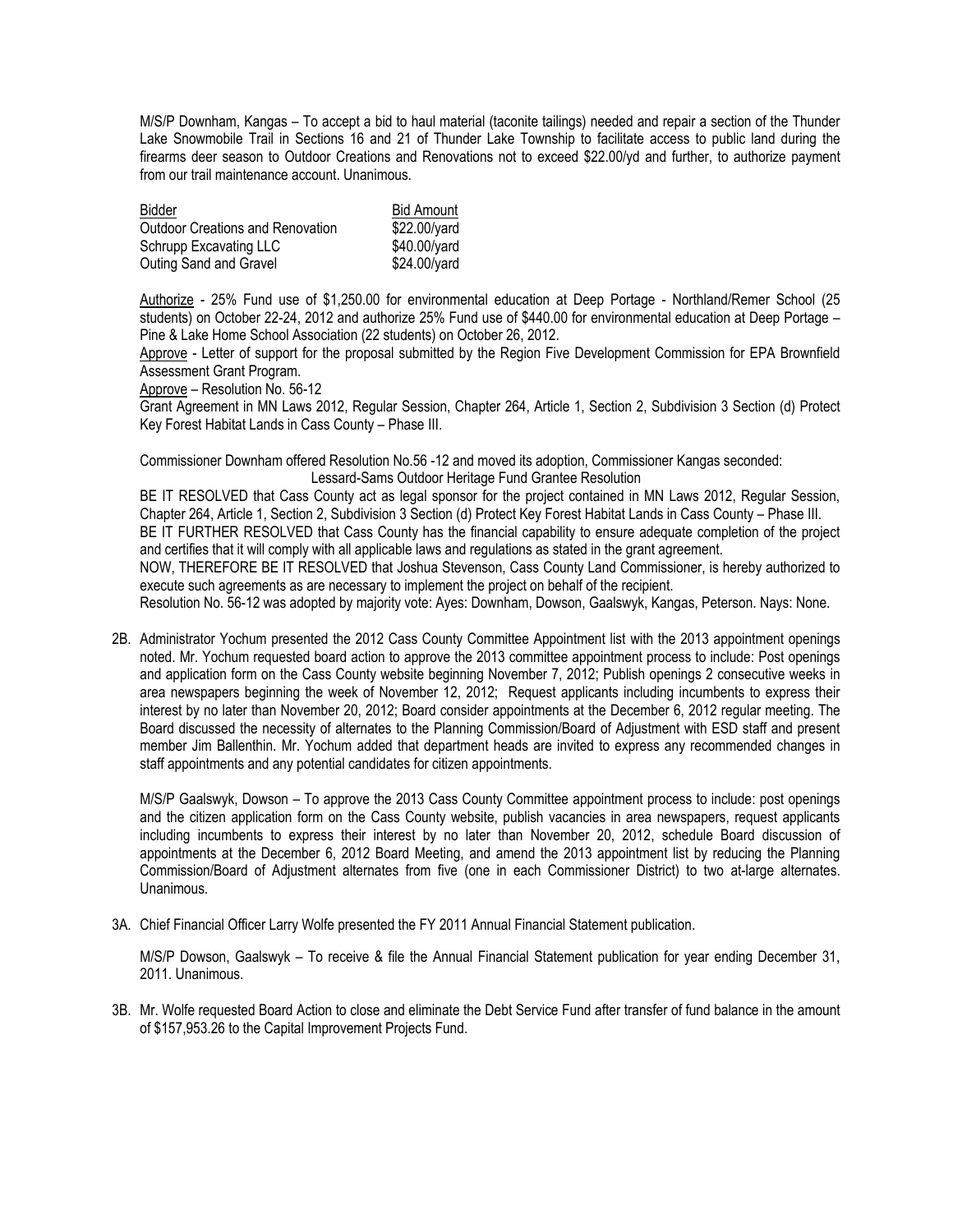|                    | TRANSFER FROM DEBT SERVICE FUND to CAPITAL PROJECTS FUND<br>TO CLOSE AND ELIMINATE THE DEBT SERVICE FUND | DEBIT      | CREDIT     |
|--------------------|----------------------------------------------------------------------------------------------------------|------------|------------|
| 34110.6985         | INTERFUND TRANSFER - OUT                                                                                 | 157,953.26 |            |
| 34.1001<br>33.1001 | CASH<br>CASH                                                                                             | 157,953.26 | 157,953.26 |
| 33110.5910         | INTERFUND TRANSFER - IN                                                                                  |            | 157,953.26 |

M/S/P Kangas, Downham – To close and eliminate the Debt Service Fund after transfer of fund balance in the amount of \$157,953.26 to the Capital Improvement Projects Fund. Unanimous.

- 3C. Probation Director James Schneider, and Probation Officer Michelle Nistler informed the Board that the Cass County/Itasca County/Leech Lake Band of Ojibwe Wellness Court has been chosen to receive an Achievement Award at the 2012 Association of Minnesota Counties Annual Conference. Mr. Schneider explained that the Wellness Court is a unique collaboration between the Cass County District Court, Itasca District Court and the Leech Lake Tribal Court. The Wellness Court program is responsible for transforming the lives of its participants and their families from chronic alcohol offenders to productive taxpaying citizens. The Wellness Court is led by the team which includes District Court Judges John P. Smith and Jon Maturi, Tribal Court Judge Korey Wahwassuck, Cass County Probation Director James Schneider; Cass County Probation Officer Michelle Nistler, County Attorney's Office, Cass County Sheriff's Office, Public Defenders Office, and local treatment providers. The Board congratulated the Wellness Court on their achievement and requested that those involved be invited to receive the award at the December 2012 AMC conference.
- 4A. ESD Director John Ringle, and Solid Waste Officer/County Planner Paul Fairbanks presented a draft Solid Waste Management Services Agreement with Stockman Transfer and requested an amendment to the draft agreement in Section 21 (length of the agreement).

M/S/P Dowson, Gaalswyk – To approve the Solid Waste Management Services Agreement with Stockman Transfer as presented and amend section 21 of the draft to read "The agreement shall be effective upon its execution by Stockman and the County and end October 31, 2017 with a mutually agreeable option for an additional five years". Unanimous.

4B. Mr. Ringle requested Board action for construction of a pole building (60 feet x 80 feet x 15 feet height) at the Pine River Solid Waste Transfer Station. The pole building enclosure will allow for covered storage of bailed fiber products owned by Stockman transfer. In consideration of the benefits to Stockman Transfer Cass County receives a contribution of an adjacent parcel of property at a value of \$15,000.00. In addition the 50%/50% revenue sharing threshold will be reduced to \$75.00 per ton until the balance of the building cost is met at which time the threshold will revert to the current \$100.00 per ton (both the land transfer and revenue sharing are reflected in the agreement approved as item 4A above). The staff recommended that the building be erected in 2012 and the contractor meet the standard Cass County contract requirements. Mr. Ringle presented quotes from Menahga Pole Barn Sales in the amount of \$44,037.00 and P. Trapp Structures in the amount of \$39,556.00.

| Pole Building Enclosure (60 feet x 80 feet x 15 feet height) |                                    |                                       |
|--------------------------------------------------------------|------------------------------------|---------------------------------------|
| <b>Bidder</b>                                                | Size                               | <b>Bid Amount</b>                     |
| P Trapp Structures                                           | 60 feet x 80 feet x 14 feet height | \$39,556.00 (sales tax included)      |
| Menahga Pole Barn Sales                                      | 60 feet x 80 feet x 15 feet height | \$44,037.00 (sales tax not specified) |

M/S/P Kangas, Gaalswyk – To approve a project budget not to exceed \$44,000.00 for the construction of a pole building enclosure at the Pine River Solid Waste Transfer Station, and further to accept the quote from P. Trapp Structures in the amount of \$39,556.00 (sales tax included) upon confirmation of compliance with the Cass County General Contract Addendum Requirements. Unanimous.

4C. Mr. Ringle presented the 2012 update to the large lake water quality assessment project by RMB Environmental Laboratories funded by the Clean Water Fund(BWSR), Cass County ESD, contributions from Association of Cass County Lakes, Initiative Fund, and the Cass County Soil & Water Conservation District.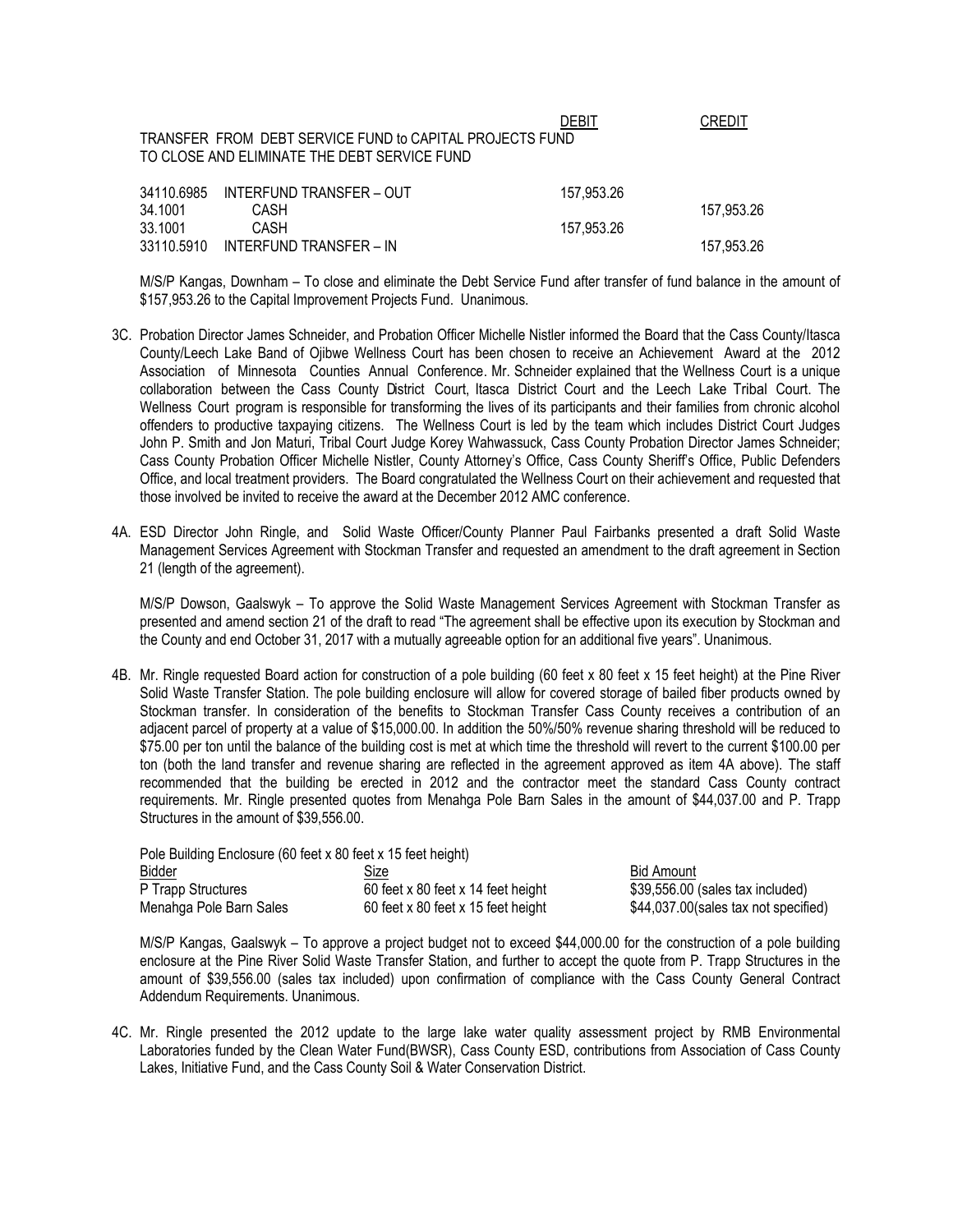Mr. Ringle explained that previous Board action of April 19, 2011 approved the 2011 BWSR Lake Protection Challenge Grant that funded the preparation of 47 lake protection reports (original project began in 2008 which completed 26 reports) all over 500 acres in size or having a high recreational use prepared by RMB Labs. The reports details water quality information collected over a number of years, surveys the land use and conservation value of all riparian parcels, and gives some recommendations to property owners on practices to maintain good water quality and protect their aquatic environment. Mr. Ringle presented a summary of all 47 lakes in addition to a sample lake report, and added that all information is posted on the ESD web page. The Board noted the usefulness and thoroughness of the results.

M/S/P Dowson, Gaalswyk – To receive & file the Cass County Large Lakes Assessment of forty seven lakes by RMB Environmental Laboratories funded by the Clean Water Fund(BWSR), Cass County ESD and contributions from ACCL, Initiative Fund, and Cass SWCD. Unanimous.

- 4D. Crow Wing County Land Services Supervisor Christopher Pence announced that Paul Fairbanks has been selected as the sole recipient of the 2012 MN Association of County Planning & Zoning Administrators Exemplary Service Award. Mr. Pence discussed his service and innovations to the planning and zoning profession. Mr. Fairbanks also was recognized with the Lincoln Award from the MACPZA due to his seventeen years of service. The Commissioners, ESD Staff, and Jim Ballenthin of the Planning Commission congratulated Mr. Fairbanks and thanked him for years of outstanding service. No Board action was necessary.
- 5A. Land Commissioner Josh Stevenson presented the October 25, 2012 timber auction results totaling 5,116 cords in the amount of \$68,043.18. Mr. Stevenson reported that five of the seventeen tracts offered were sold. He added that year to date the average appraised price of aspen by staff is \$15.91/cord and that the average auction bids for aspen has been \$27.00 to \$28.00/cord. The Board discussed the high inventory levels in the timber market.

M/S/P Peterson, Gaalswyk – To receive & file the October 25, 2012 timber auction results that totaled 5,116 cords in the amount of \$68,043.18. Unanimous.

- 5B. Mr. Stevenson informed the Board that the Cass County Land Department staff is touring mill facilities that take the majority of Cass County timber. This will give Cass County permit administrators a first-hand look at what we can expect to be left on permit areas given the new specifications for merchantable wood products. Mr. Stevenson added that with changing pulpwood specifications and markets that perhaps County Commissioners, Administration, the media, and other interested County staff may wish to tour area facilities. By consensus, the Board requested Mr. Stevenson and Administrator Yochum to report back with suggested dates in 2012 to the tour of the Norbord Inc. in Solway and tour the Sappi Fine Paper Mill in Cloquet in the spring of 2013. No action at this time.
- 5C. Mr. Stevenson informed the Board that the Cass County Land Department has completed over 5 years of forest inventory updates through an inventory contract and Resource Manager field work. The 10 year work plan in the Forest Resource Management Plan was created from 2008 Forest Inventory Data. Consensus of Land Department staff is to rerun the analysis for the 10 year work plan to make sure the current work plan is sustainable into the future. Mr. Stevenson presented a quote from ProWest and Associates who had created the original work plan.

M/S/P Dowson, Downham – To approve a contract with Pro-West & Associates to update the 10 year work plan in the Forest Resource Management Plan not to exceed \$6,800.00. Unanimous.

5D. Mr. Stevenson summarized the 2012 tax forfeit land sales. January 1, 2012 through October 27, 2012 activity consisted of "over the counter" sales and the June 25, 2012 auction totaling \$306,575.00. The October 27, 2012, auction sold parcels 5, 6, 7, 8, 11, 13, 14 and 16 totaling \$434,100.00 (\$78,000 came from the two fee owned sales which will reimburse the Forest Development Account for previous LCCMR purchases and \$356,000 will be collected for 2013 Tax Forfeit settlement). Total sales for the year are \$740,675.00 noting that all parcels offered at auction are approved by the local unit of government, all parcels sold were non-conservation parcels, and that all unsold tracts are now available over the counter.

M/S/P Kangas, Downham – To receive & file the 2012 year to date tax forfeit land sale report. Unanimous.